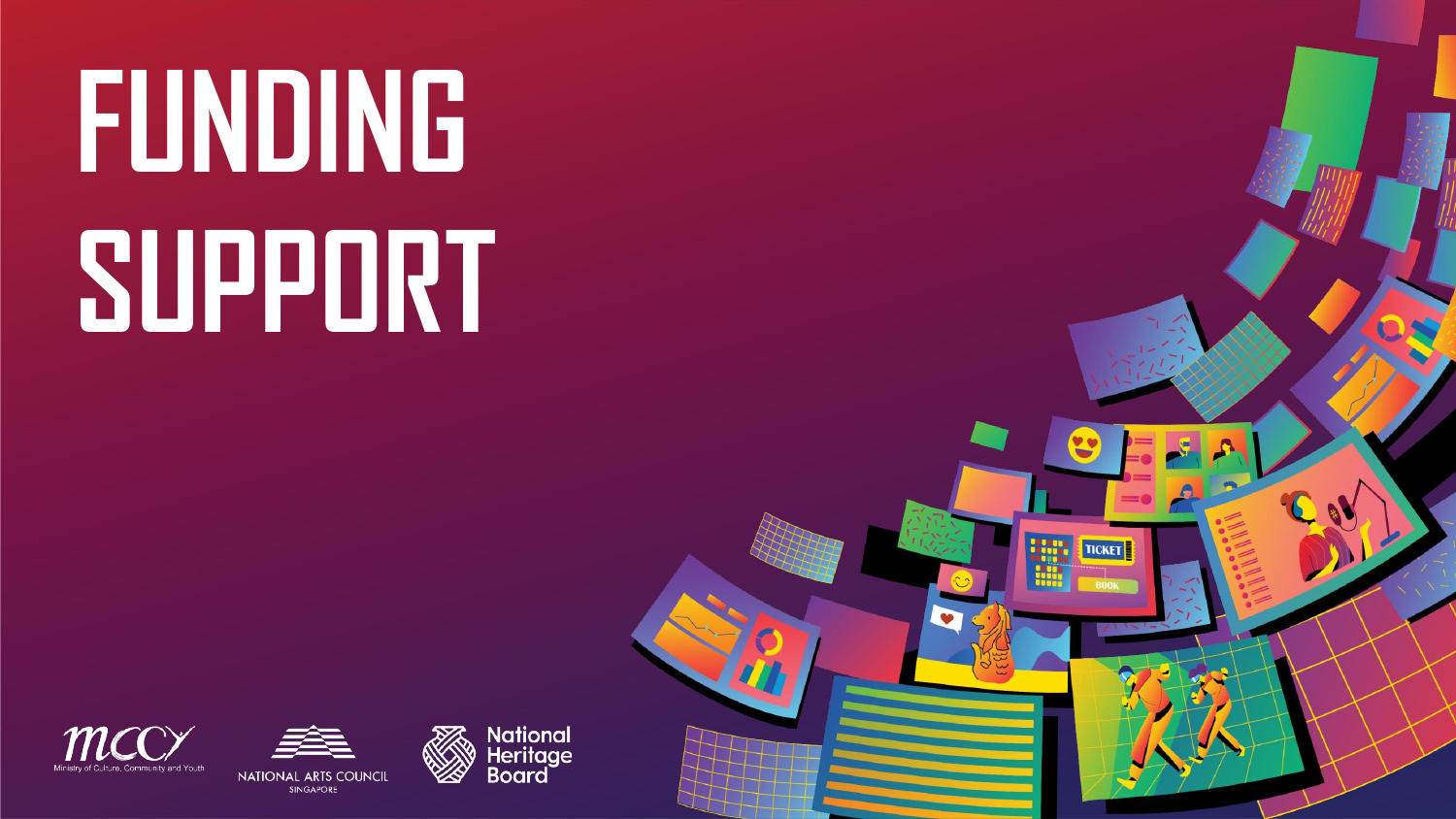## **CONTENTS**

| <b>PAGE NO.</b>        | <b>ITEMS</b>                                                                                                                                                                                                                                   |
|------------------------|------------------------------------------------------------------------------------------------------------------------------------------------------------------------------------------------------------------------------------------------|
|                        |                                                                                                                                                                                                                                                |
| 4                      | <b>Introduction: Getting Funding Support</b>                                                                                                                                                                                                   |
| 5<br>6<br>7<br>8<br>9  | <b>Funding Support for Adoption of Digital Solutions</b><br>VWOs - Charities Capability Fund (VCF)*<br><b>Productivity Solutions Grant (PSG)</b><br><b>Enterprise Development Grant (EDG)</b><br>Tech-and-GO!<br>Cultural Matching Fund (CMF)# |
| 10                     | <b>Funding Support for Digital Capability Development</b><br><b>Capability Development Grant</b>                                                                                                                                               |
| $11 - 12$<br>$13 - 14$ | <b>Funding Support for Digital Presentation</b><br>• Presentation and Participation Grant<br><b>Production Grant</b>                                                                                                                           |

*\*This fund also supports digital capability development. It will be renamed as Charities Capability Fund from 1 April 2022. #This fund also supports digital capability development and digital presentation.*

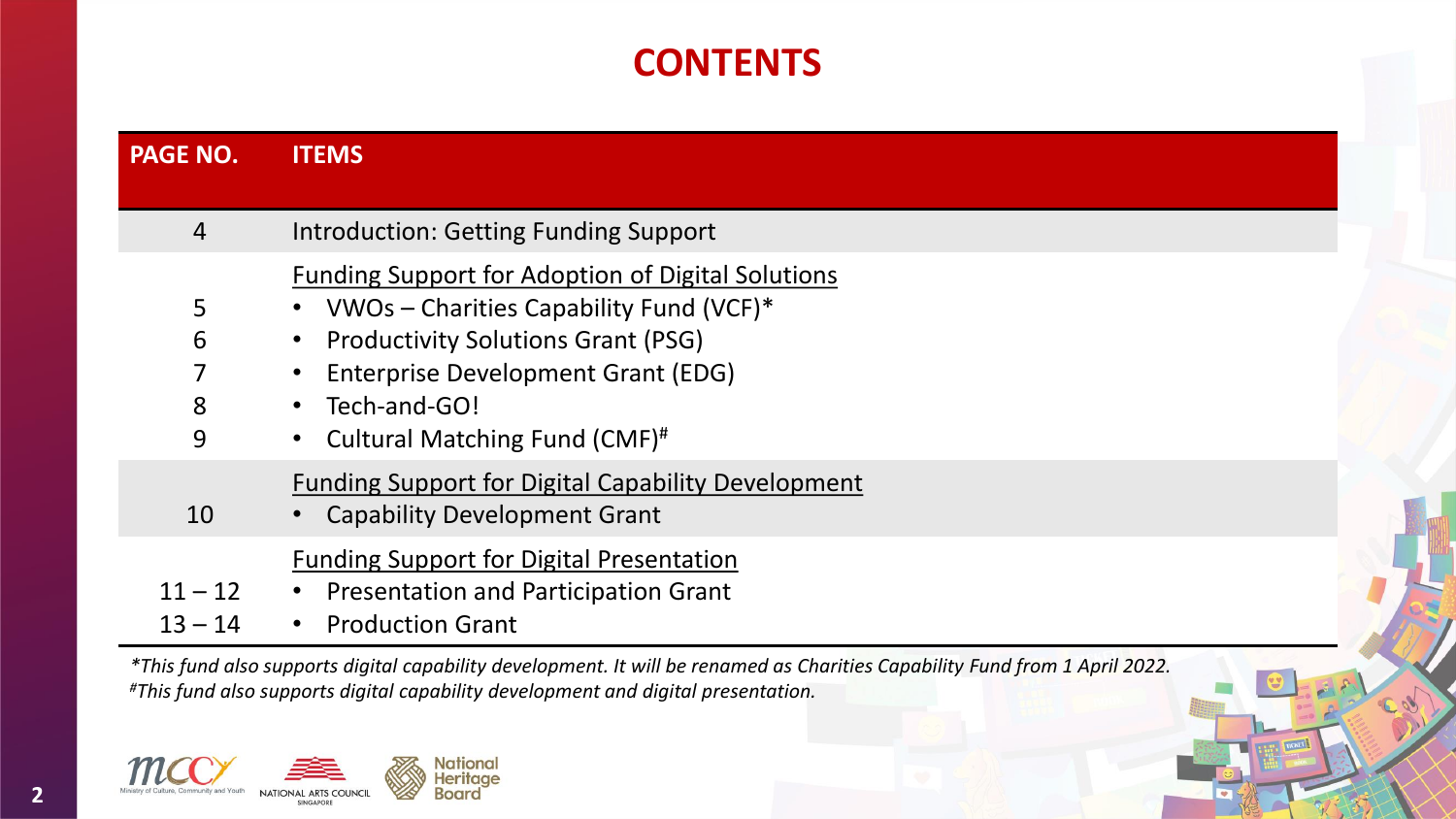## **CONTENTS**

| <b>PAGE NO.</b> | <b>ITEMS</b>                                         |
|-----------------|------------------------------------------------------|
|                 |                                                      |
|                 | <b>Other Resources</b>                               |
| 15              | • Our Singapore Fund for Digital Readiness           |
| 16              | <b>SMEs Go Digital</b><br>$\bullet$                  |
| 17              | · SkillsFuture Credit-Eligible Courses               |
| 17              | • Growing with Resilience through InTangibles (GRIT) |
| 17              | <b>Yours Virtually</b><br>$\bullet$                  |
| 17              | <b>Remix Academy</b><br>$\bullet$                    |
| 17              | MuseumNext<br>$\bullet$                              |
|                 |                                                      |



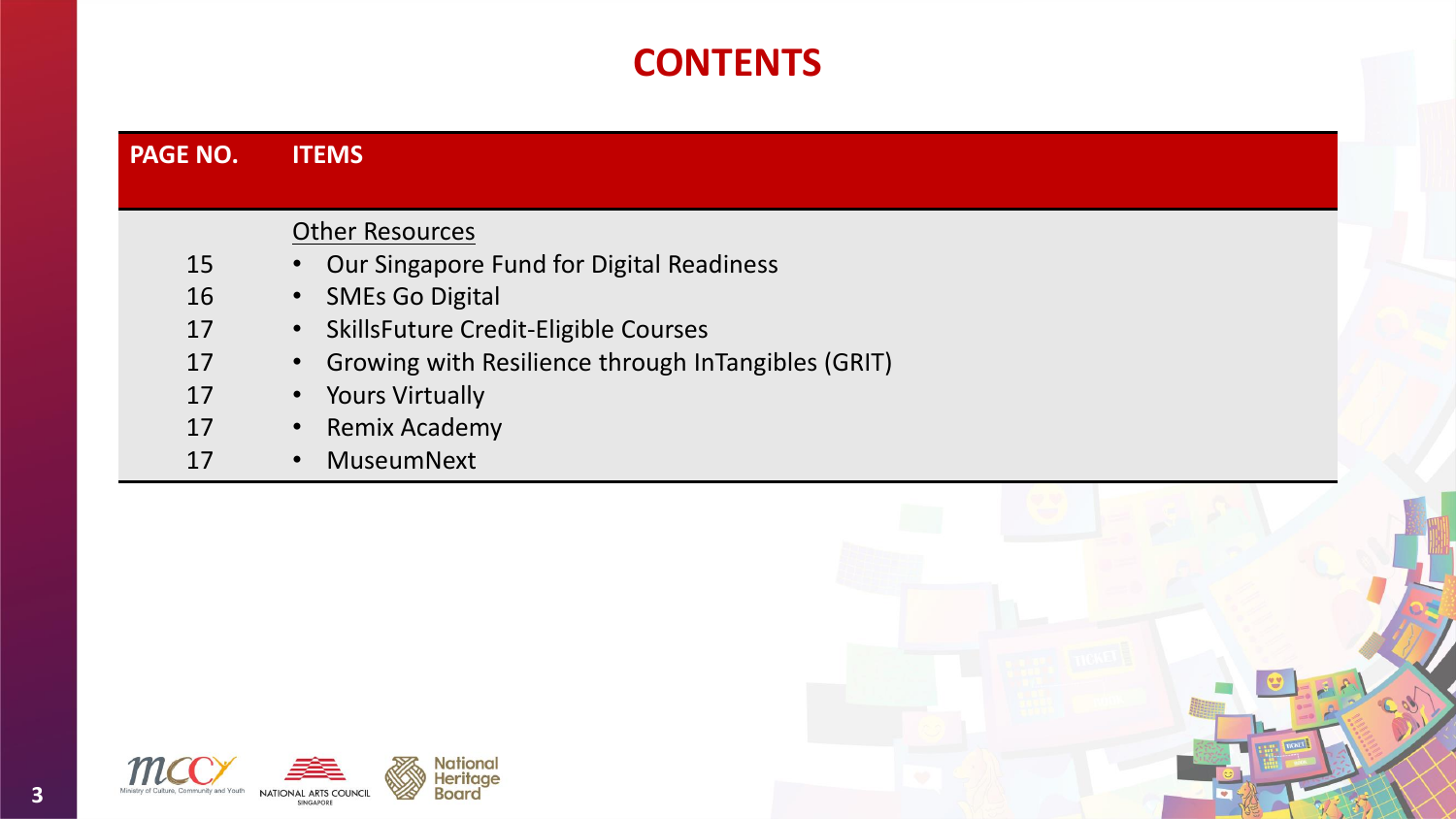## **INTRODUCTION: GETTING FUNDING SUPPORT**

Using the table beside, first identify your profile as an individual, charity/Institution of a Public Character (IPC), other nonprofit organisation or business. In the column corresponding to your profile, you can consider **digitalisation funding schemes** that support adoption of digital solutions, training and digital presentation, as well as **other resources** that support digitalisation.



|   |                                                          | <b>INDIVIDUALS</b> | <b>CHARITIES/IPC</b> | <b>OTHER</b><br><b>NON-PROFIT</b><br><b>ORGANISATIONS</b> | <b>BUSINESSES</b> |
|---|----------------------------------------------------------|--------------------|----------------------|-----------------------------------------------------------|-------------------|
|   | <b>FUNDING SUPPORT FOR ADOPTION OF DIGITAL SOLUTIONS</b> |                    |                      |                                                           |                   |
|   | VWOs - Charities Capability Fund (VCF)#                  |                    | ✓                    |                                                           |                   |
|   | <b>Productivity Solutions Grant (PSG)</b>                |                    |                      |                                                           |                   |
|   | <b>Enterprise Development Grant (EDG)</b>                |                    |                      |                                                           |                   |
|   | Tech-and-GO!                                             |                    |                      |                                                           |                   |
| ۰ | <b>Cultural Matching Fund (CMF)</b>                      |                    | ✓                    |                                                           |                   |
|   | FUNDING SUPPORT FOR DIGITAL CAPABILITY DEVELOPMENT       |                    |                      |                                                           |                   |
| ٠ | VWOs - Charities Capability Fund (VCF)#                  |                    | ✓                    |                                                           |                   |
|   | <b>Capability Development Grant</b>                      | ✓                  | ✓                    | ✓                                                         |                   |
| ٠ | <b>Cultural Matching Fund (CMF)</b>                      |                    | ✓                    |                                                           |                   |
|   | <b>FUNDING SUPPORT FOR DIGITAL PRESENTATION</b>          |                    |                      |                                                           |                   |
|   | Presentation and Participation Grant                     | ✓                  | ✓                    | ✓                                                         |                   |
|   | <b>Production Grant</b>                                  | ✓                  | ✓                    |                                                           |                   |
| ٠ | <b>Cultural Matching Fund (CMF)</b>                      |                    | ✓                    |                                                           |                   |
|   | <b>OTHER RESOURCES</b>                                   |                    |                      |                                                           |                   |
|   | Our Singapore Fund for Digital Readiness                 | ✓                  |                      |                                                           |                   |
|   | <b>SMEs Go Digital</b>                                   |                    |                      |                                                           |                   |
|   | <b>SkillsFuture Credit-Eligible Courses</b>              | ✓                  |                      |                                                           |                   |
| ٠ | Growing with Resilience through InTangibles (GRIT)       | ✓                  | ✓                    |                                                           |                   |
|   | <b>MuseumNext</b>                                        |                    |                      |                                                           |                   |
| ٠ | <b>Yours Virtually</b>                                   | ✓                  | ✓                    | ✓                                                         |                   |

*#VCF will be renamed as Charities Capability Fund from 1 April 2022.*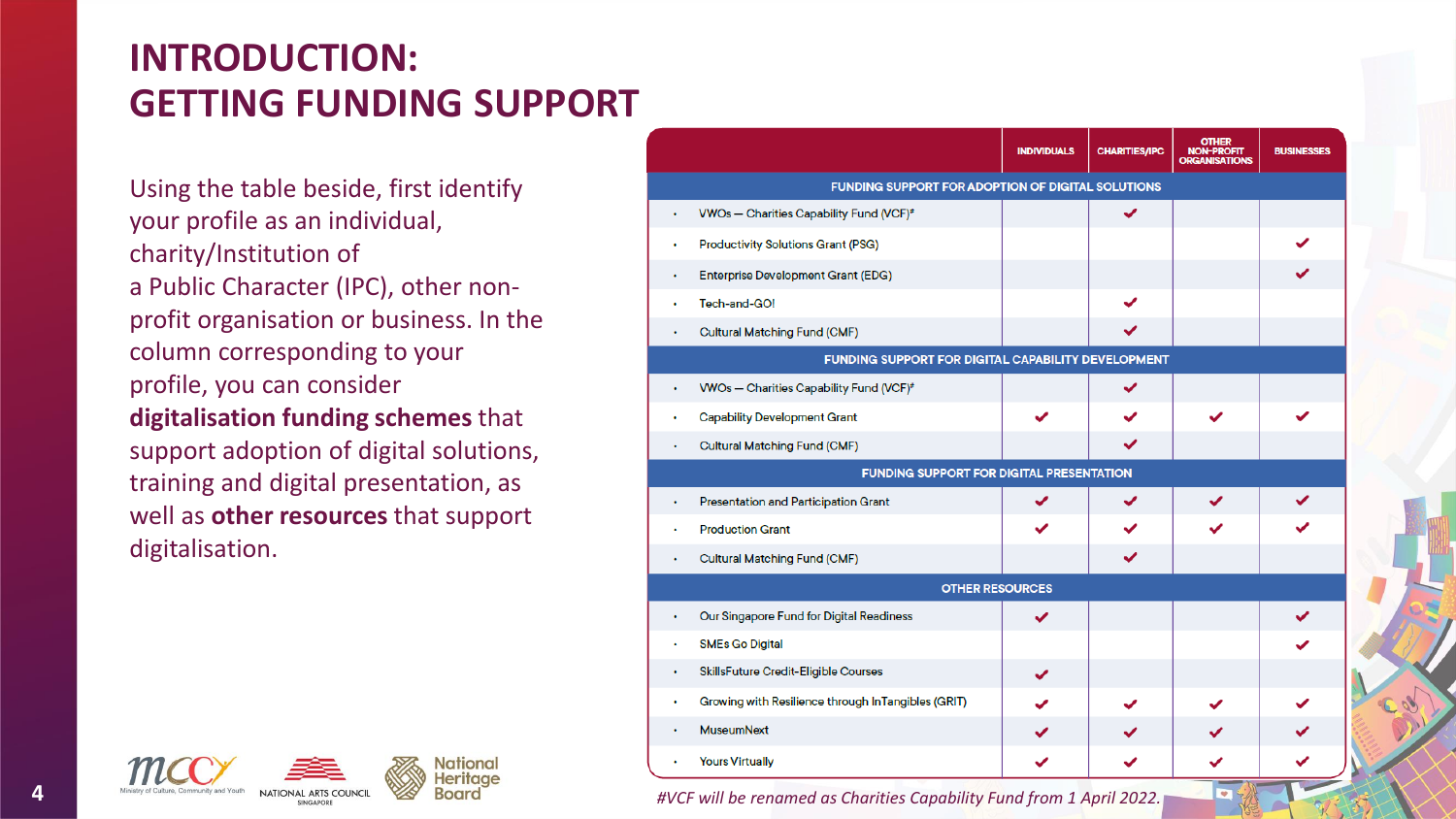## **For Charities/IPCs**

## **FUNDING SUPPORT FOR ADOPTION OF DIGITAL SOLUTIONS**

| $VWOS -$                      | VCF aims to enhance the governance and management capabilities of charities and Institutions of a Public         | For more information,   |
|-------------------------------|------------------------------------------------------------------------------------------------------------------|-------------------------|
| <b>Charities</b>              | Character (IPCs), as well as enhance their operational efficiency to facilitate their submissions of returns via | please visit:           |
| <b>Capability Fund</b>        | the Charity Portal through the following grant types:                                                            |                         |
|                               | Training.                                                                                                        | https://www.charities.  |
| (VCF)                         | Consultancy.                                                                                                     | gov.sg/Pages/Charities- |
|                               | Shared services.                                                                                                 | and-IPCs/Grants-and-    |
| [This fund also supports      | Info-communications technology (ICT).                                                                            | Support-for-Charities-  |
| digital capability            |                                                                                                                  | IPCs/VWOs-Charities-    |
| development. It will be       |                                                                                                                  | Capability-Fund.aspx    |
| renamed as Charities          | Eligibility:                                                                                                     |                         |
| <b>Capability Fund from 1</b> |                                                                                                                  |                         |
| April 2022.]                  | All exempt and registered charities and IPCs are eligible to apply for the VCF.                                  |                         |
|                               | Applicants must not receive any funding from other government sources for the same purpose for which             |                         |
|                               | VCF funding is sought.                                                                                           |                         |
|                               | Approval of applications is subject to applicants' submission of their latest Annual Report, audited             |                         |
|                               | Financial Statements and Governance Evaluation Checklist on the Charity Portal.                                  |                         |
|                               | Training courses or projects that have commenced (or purchases made, including purchase<br>$\bullet$             |                         |
|                               | contracts/engagement letters which the charity entered into with the vendor), before the submission              |                         |
|                               |                                                                                                                  |                         |
|                               | and approval of the VCF application, will not be eligible for funding.                                           |                         |



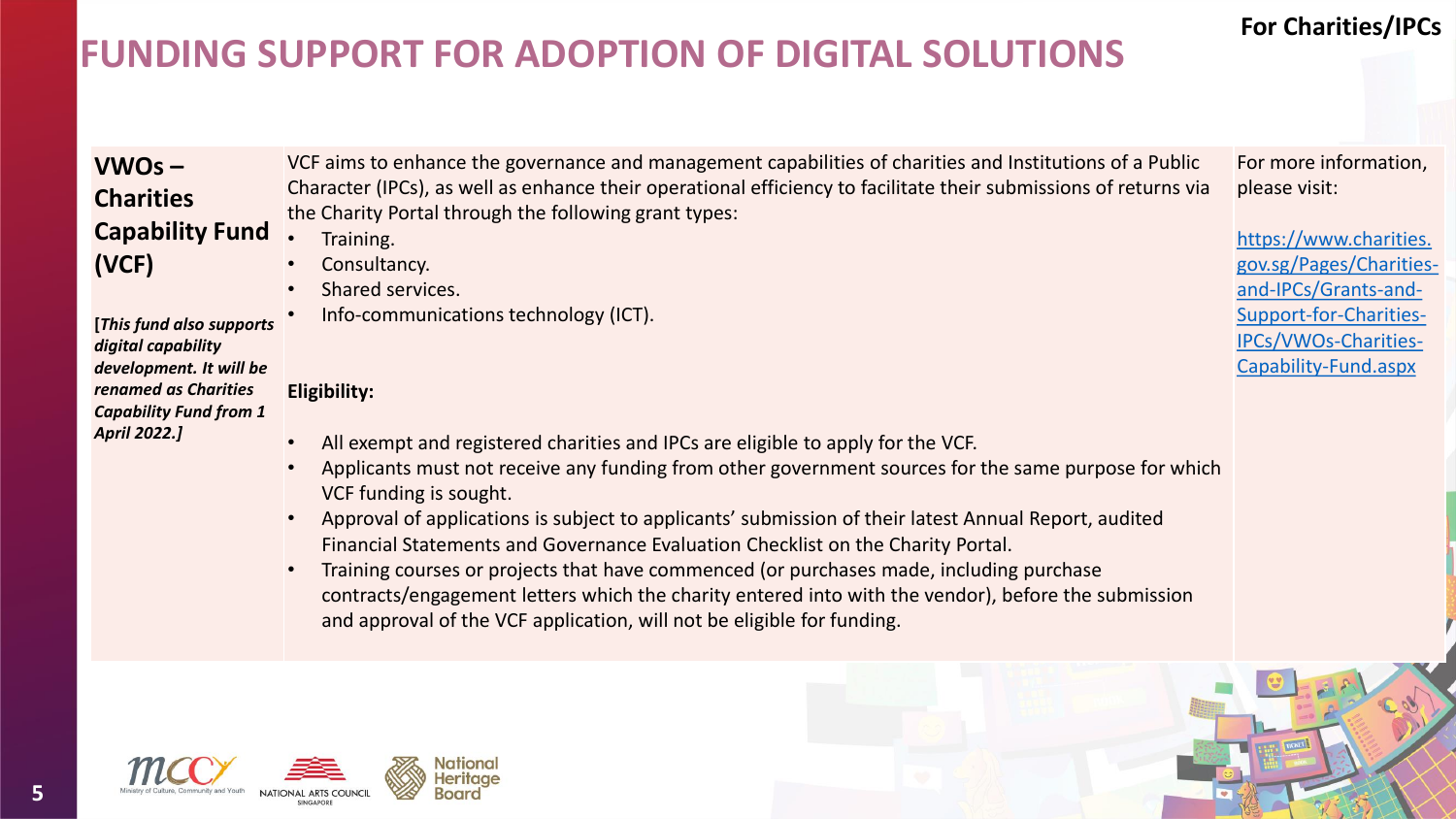### **For Businesses**

assistance/grants/for-

[companies/productivit](https://www.enterprisesg.gov.sg/financial-assistance/grants/for-local-companies/productivity-solutions-grant)

local-

## **FUNDING SUPPORT FOR ADOPTION OF DIGITAL SOLUTIONS**

**Productivity Solutions Grant (PSG)** PSG supports companies keen on adopting IT solutions and equipment to enhance business processes. Up to 80% of funding support is provided from 30 September 2021 to 31 March 2022. **Eligibility:** For more information, please visit: https://www.enterpris esg.gov.sg/financial-

SMEs can apply for PSG if they meet the following criteria

- Registered and operating in Singapore.
- Purchase/lease/subscription of the IT solutions or equipment must be used in Singapore.
- Have a minimum of 30% local shareholding; with company's group annual sales turnover less than S\$100 million, or less than 200 employees (for selected solutions only). y-solutions-grant

Eligible employers who fulfil the following criteria can also qualify for additional subsidies under the SkillsFuture Enterprise Credits (SFEC) scheme

- Have contributed at least S\$750 Skills Development Levy over the qualifying period.
- Have employed at least three Singapore Citizens or Permanent Residents every month over the same period.
- Have not been qualified for SFEC at any of the earlier periods.



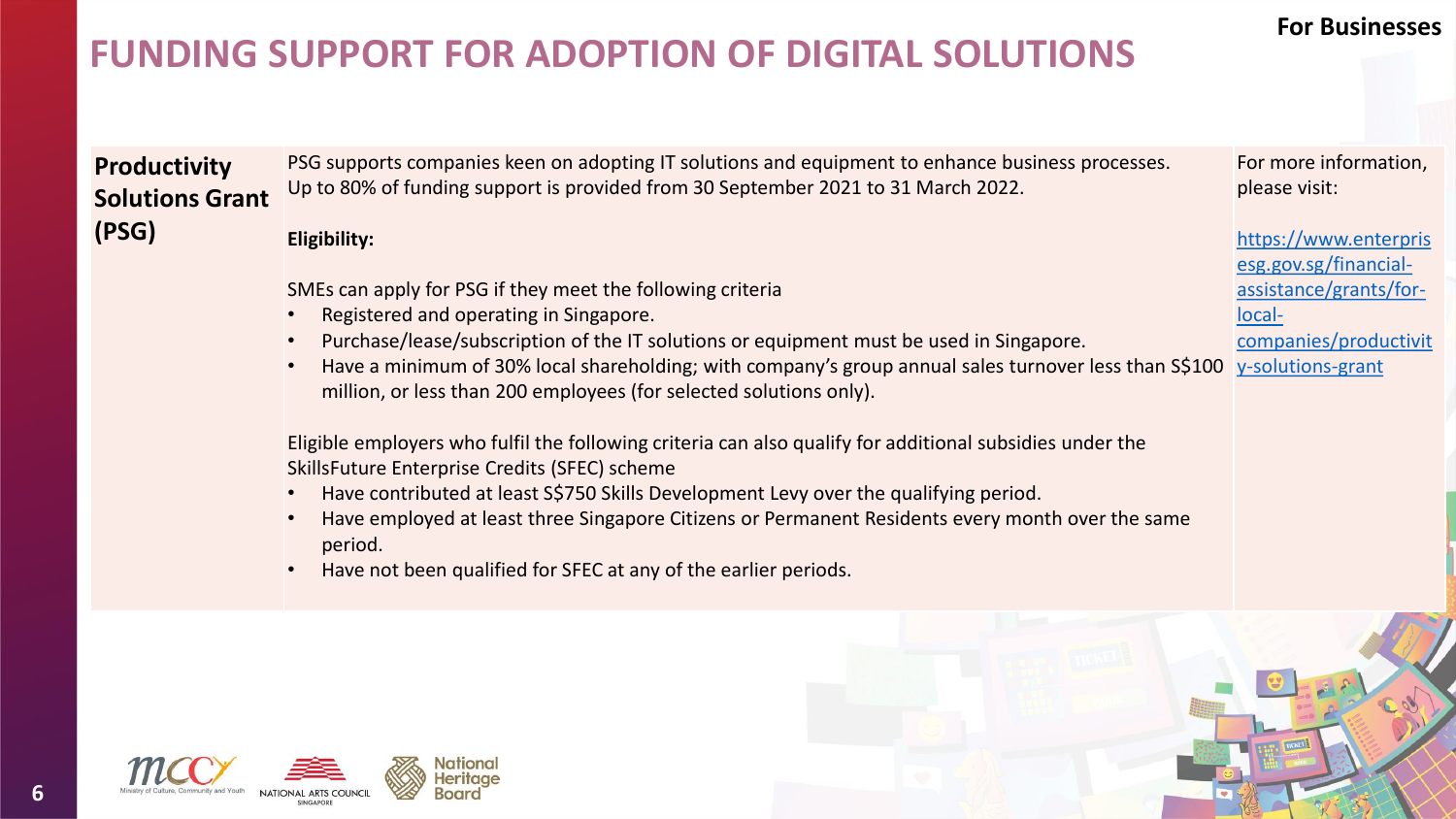### **For Businesses**

## **FUNDING SUPPORT FOR ADOPTION OF DIGITAL SOLUTIONS**

### **Enterprise Development Grant (EDG)**

EDG helps Singapore companies grow and transform. This grant supports projects that help organisations upgrade their businesses, innovate or venture overseas, under the Core Capabilities, Innovation and Productivity, and Market Access pillars. For more information, please visit:

The grant funds qualifying project costs, namely third-party consultancy fees, software and equipment, and internal manpower cost. Up to 80% of funding support is provided from 30 September 2021 to 31 March 2022.

#### **Eligibility:**

- Be a business entity registered and operating in Singapore.
- Have a minimum of 30% local shareholding.
- Be in a financially viable position to start and complete the project.
- Applications will be assessed by Enterprise Singapore based on project scope, project outcomes and competency of service provider.

Eligible employers who fulfil the following criteria can also qualify for additional subsidies under the SkillsFuture Enterprise Credits (SFEC) scheme

- Have contributed at least S\$750 Skills Development Levy over the qualifying period.
- Have employed at least three Singapore Citizens or Permanent Residents every month over the same period.
- Have not been qualified for SFEC at any of the earlier periods.





https://www.enterpri sesg.gov.sg/financial[assistance/grants/for](https://www.enterprisesg.gov.sg/financial-assistance/grants/for-local-companies/enterprise-development-grant/overview)local-

companies/enterpris e-developmentgrant/overview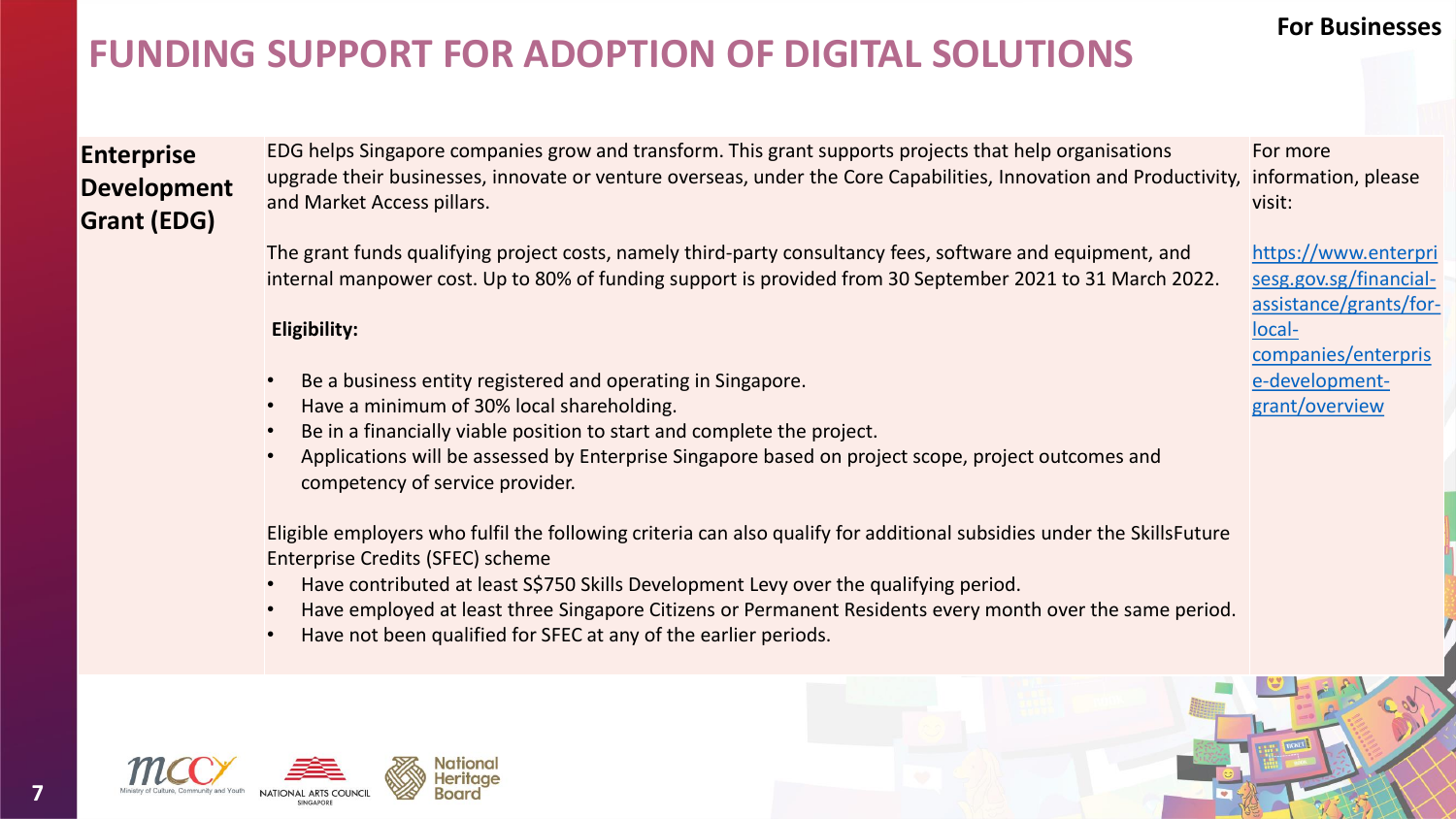### **For Charities/IPCs**

https://www.ncss.go

Go

## **FUNDING SUPPORT FOR ADOPTION OF DIGITAL SOLUTIONS**

**Tech-and-GO!** Tech-and-GO! Is a series of funding initiatives aimed at making it affordable for Social Service Agencies (SSAs) and charities to digitise data and automate processes for their digital transformation journey. It covers the following: For more information, please visit:

### SSA

- Start Digital (Pre-scoped IT solutions and green lane solutions) Up to 80%, capped at \$30,000 per SSA for x.sg/Ourpre-scoped and green lane solutions. [Initiatives/Tech-and-](https://www.ncss.gov.sg/Our-Initiatives/Tech-and-Go)
- Go Digital (Large scale/specialised IT solutions) Up to 80%, capped at \$30,000 per project.

#### **Charities**

• Go Digital (Tech subsidies) – Up to 80% or approved project cost or actual expenditure, and up to 50% of approved recurrent costs or actual expenditure. Both capped at \$30,000.

| 80% to 100%    | No Need for $3 \cdot$ | Pre-scoped IT •  | <b>Fully Funded</b> | Pre-scoped   |
|----------------|-----------------------|------------------|---------------------|--------------|
| <b>Funding</b> | <b>Quotes</b>         | <b>Solutions</b> | Advisory            | Professional |
|                |                       |                  |                     | <b>Help</b>  |

#### **Eligibility**:

- A National Council of Social Service (NCSS) member or an SSA funded by the Ministry of Social and Family Development (MSF).
- Registered charity and Institution of a Public Character (IPC) from arts and heritage, community, education, health, sports and other sectors.

**8**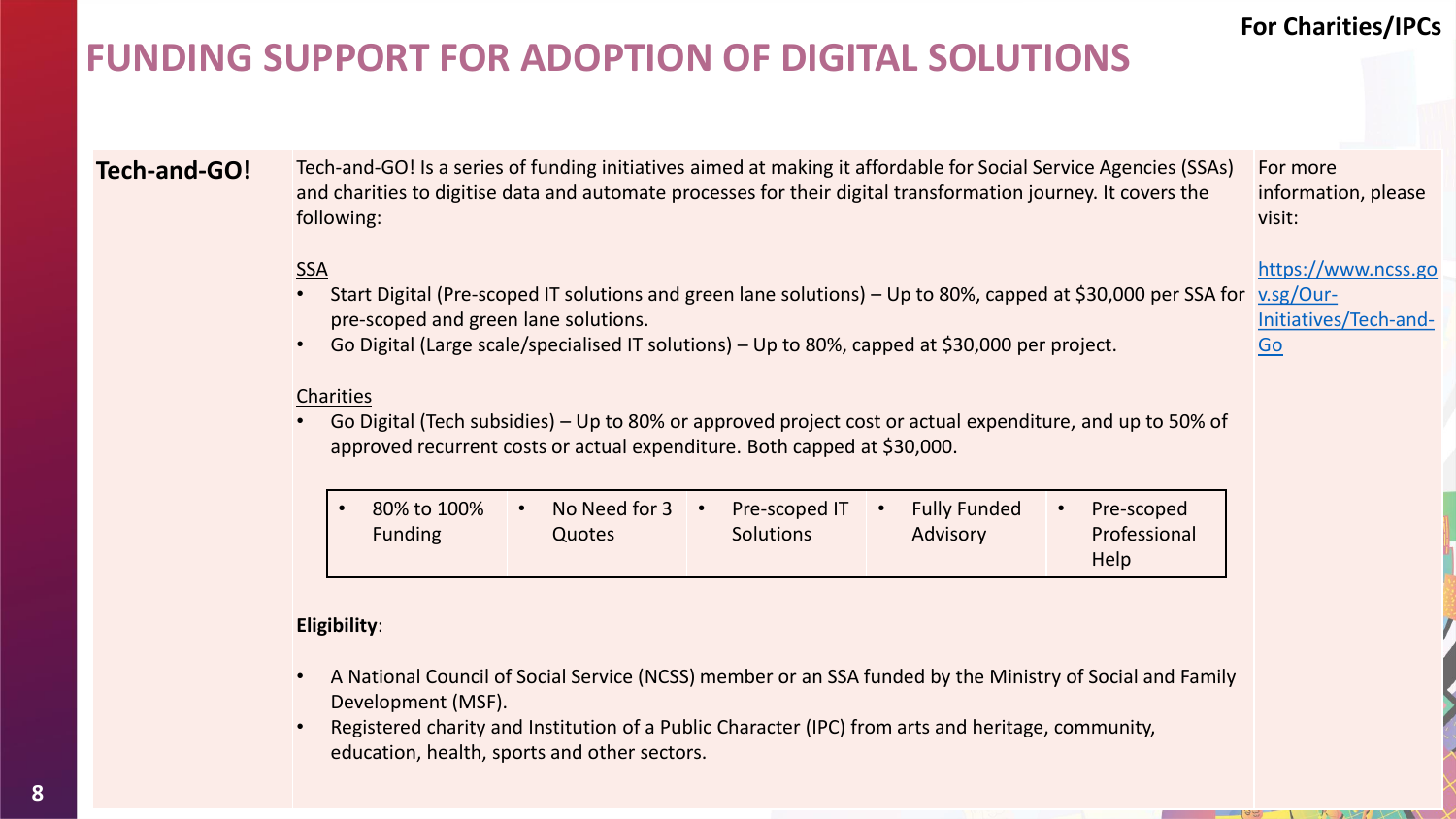### **For Charities/IPCs**

## **FUNDING SUPPORT FOR ADOPTION OF DIGITAL SOLUTIONS**

### **Cultural Matching Fund (CMF)**

**[***This fund also supports digital capability development and digital presentation.]*

CMF provides dollar-for-dollar matching grants for private cash donations to registered charities and Institutions of Public Character (IPCs) in the arts and heritage sector. The grants received may be put to various uses, including developing digital capabilities for the long-term sustainability of the organisation and the sector as a whole.

The first \$300,000 of the matching grants received should be used in line with recipients' stated objects as arts and heritage charities as well as with the governance regulations for charities. These include items such as operating and rental costs. The matching grants received above the first \$300,000 must be used to support the arts and heritage sector's priorities. These include projects which encourage sustainability in the sector through improving capabilities and innovation.

NAC is the appointed secretariat for the administration of the CMF.

#### **Eligibility:**

• Singapore-registered charities and IPCs in the arts and heritage sector.



**9**

For more information, please visit:

https://www.mccy. [gov.sg/sector/polic](https://www.mccy.gov.sg/sector/policies/cultural-matching-fund) ies/culturalmatching-fund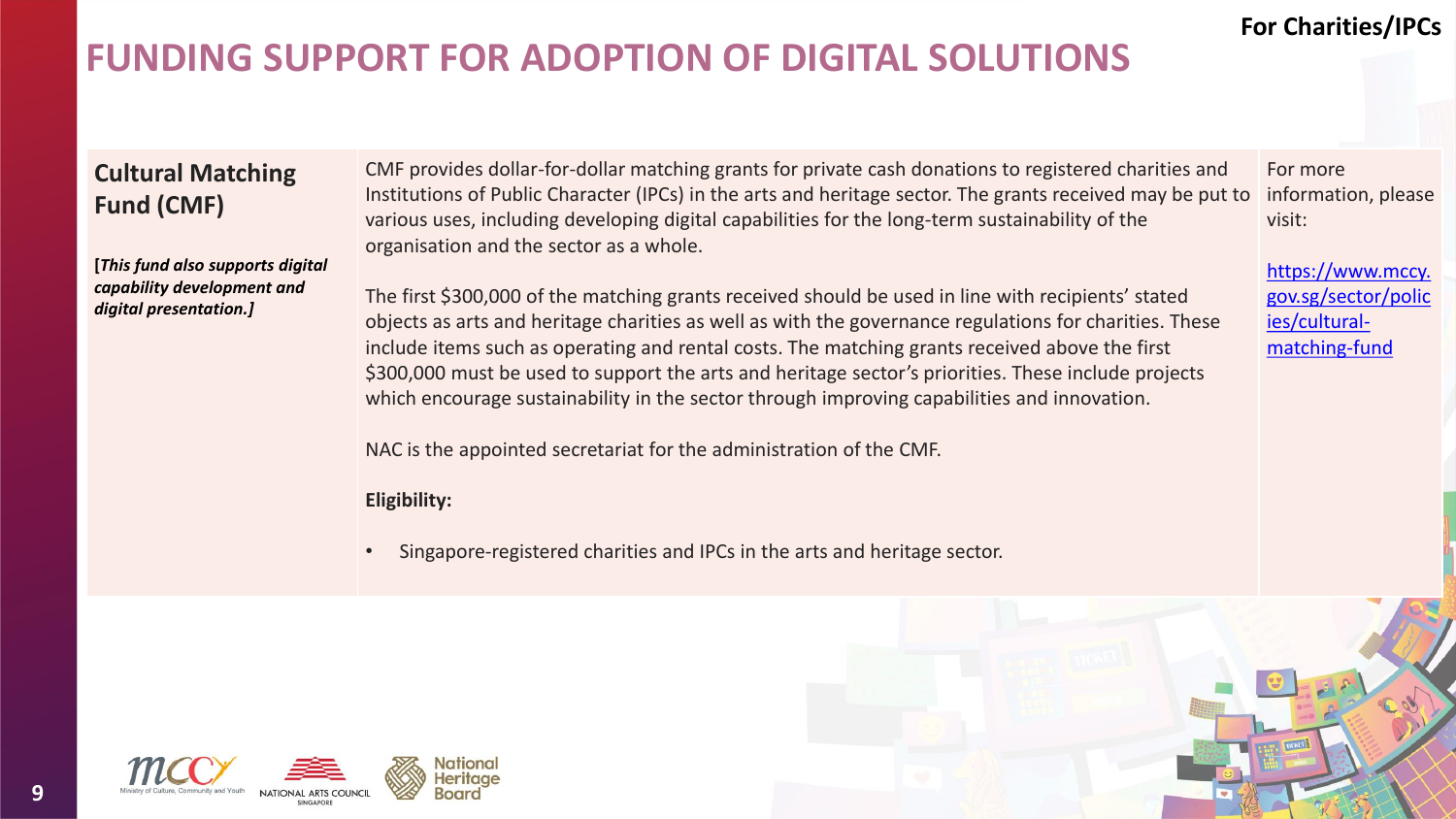# **FUNDING SUPPORT FOR DIGITAL CAPABILITY DEVELOPMENT**

**For Individuals, Charities/IPCs, Other NPOs, Businesses** 

> For more information, please visit:

nding-and-

https://www.nac. gov.sg/support/fu

[schemes/capabilit](https://www.nac.gov.sg/support/funding-and-schemes/capability-development-grant/overview) y-developmentgrant/overview

**Capability Development Grant**

The Capability Development Grant aims to support the exposure to and learning in diverse areas of functions and practices within the arts.

This grant can be used for workshops, masterclasses, seminars, conferences, residencies and many other professional training and skills development programmes, including those on digital capabilities.

**Eligibility:**

- Individuals who are Singapore Citizens or Permanent Residents preferably residing in Singapore and actively contributing to the local arts scene. Priority will be given to Self-employed Persons and sole proprietors who are Singapore Citizens or Permanent Residents residing in Singapore and work in the local arts scene.
- Organisations that are either registered as entities with the Accounting and Corporate Regulatory Authority (ACRA) or societies with the Registry of Societies (ROS) at the time of application. NAC Seed Grant recipients are eligible to apply for the Capability Development Grant provided that the proposed activities are not already within the organisation's deliverables under the Seed Grant.
- Informal groups or collectives in which the majority of members are Singapore Citizens or Permanent Residents can apply but the applicant (be it a member of the group or a legally constituted organisation) will have to take legal and financial responsibility on behalf of the collective.

| <b>What the Grant covers</b>                               | <b>For Individuals</b> | <b>For Non-Profit Organisations or</b><br><b>Collectives</b> | <b>For Profit Organisations</b> |
|------------------------------------------------------------|------------------------|--------------------------------------------------------------|---------------------------------|
| <b>Percentage of Actual Supportable Expenses</b> Up to 70% |                        | Up to 70%                                                    | Up to 50%                       |
| <b>Overall Cap per Financial Year</b>                      | \$20,000               | \$75,000                                                     | \$75,000                        |

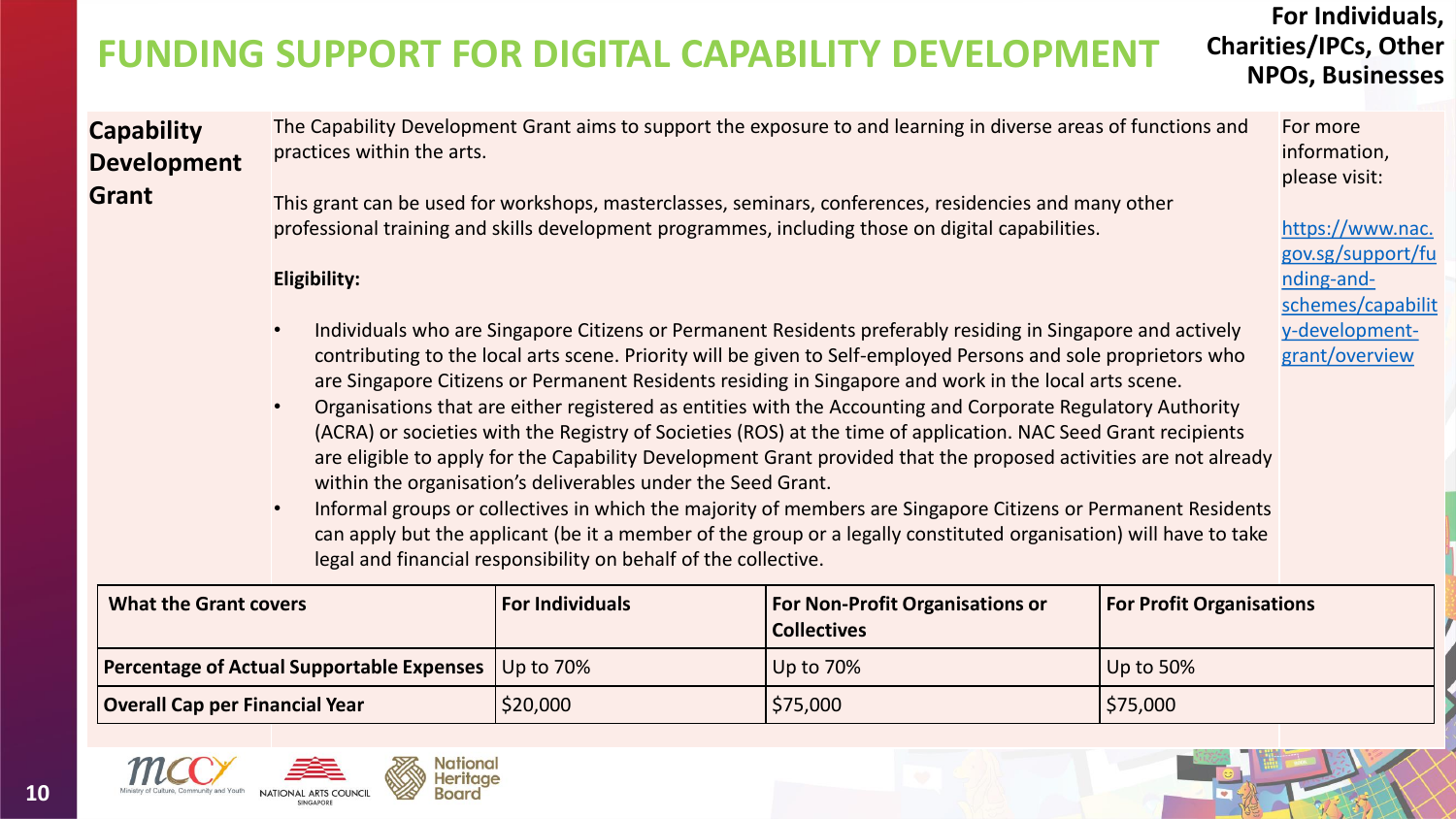### **For Individuals, Charities/IPCs, Other NPOs, Businesses**

**Presentation and Participation Grant**

The Presentation and Participation Grant aims to enable a wide range of arts organisations and practitioners to express and enrich Singapore's artistic diversity, as well as increase arts appreciation and participation in the country.

This grant supports the production and presentation costs of the following types of projects in the Performing, Visual, Literary and Multi-Disciplinary artforms: i) performances, exhibitions; ii) artform publications; iii) music – Extended Plays (EPs), albums; iv) process-driven / co-creative projects with members of the public; and v) conferences / festivals.

Proposed projects may physical, digital or a combination of physical and digital deliveries.

#### **Eligibility:**

- Singapore Citizens or Permanent Residents.
- Organisations that are either registered with the Accounting and Corporate Regulatory Authority (ACRA) (including non-profit/non-Government/community-based organisation/sole proprietorship/Limited Liability Partnership (LLP)/Company Limited by Guarantee (CLG)/Private Limited Company) or societies with the Registry of Societies at the time of application.
- Informal groups or collectives of which, the majority of members are Singapore Citizens or Permanent Residents.
- Foreign publishers who wish to publish and/or translate Singaporean‐authored literary works for promotion in Singapore and overseas.
- Applicants should be able to clearly articulate the artistic intent of the project and/or engagement with members of the public. Applicants are encouraged to have the relevant artform training or experience to implement and complete the project satisfactorily. Proposals that involve collaborations with foreigners are eligible, as long as the lead applicant (who plays a key role in the production) and at least half the artistic team/cast are Singaporeans or Permanent Residents.

For more information, please visit:

https://www.nac.go [v.sg/support/fundin](https://www.nac.gov.sg/support/funding-and-schemes/presentation-and-participation-grant/overview) g-andschemes/presentati on-andparticipationgrant/overview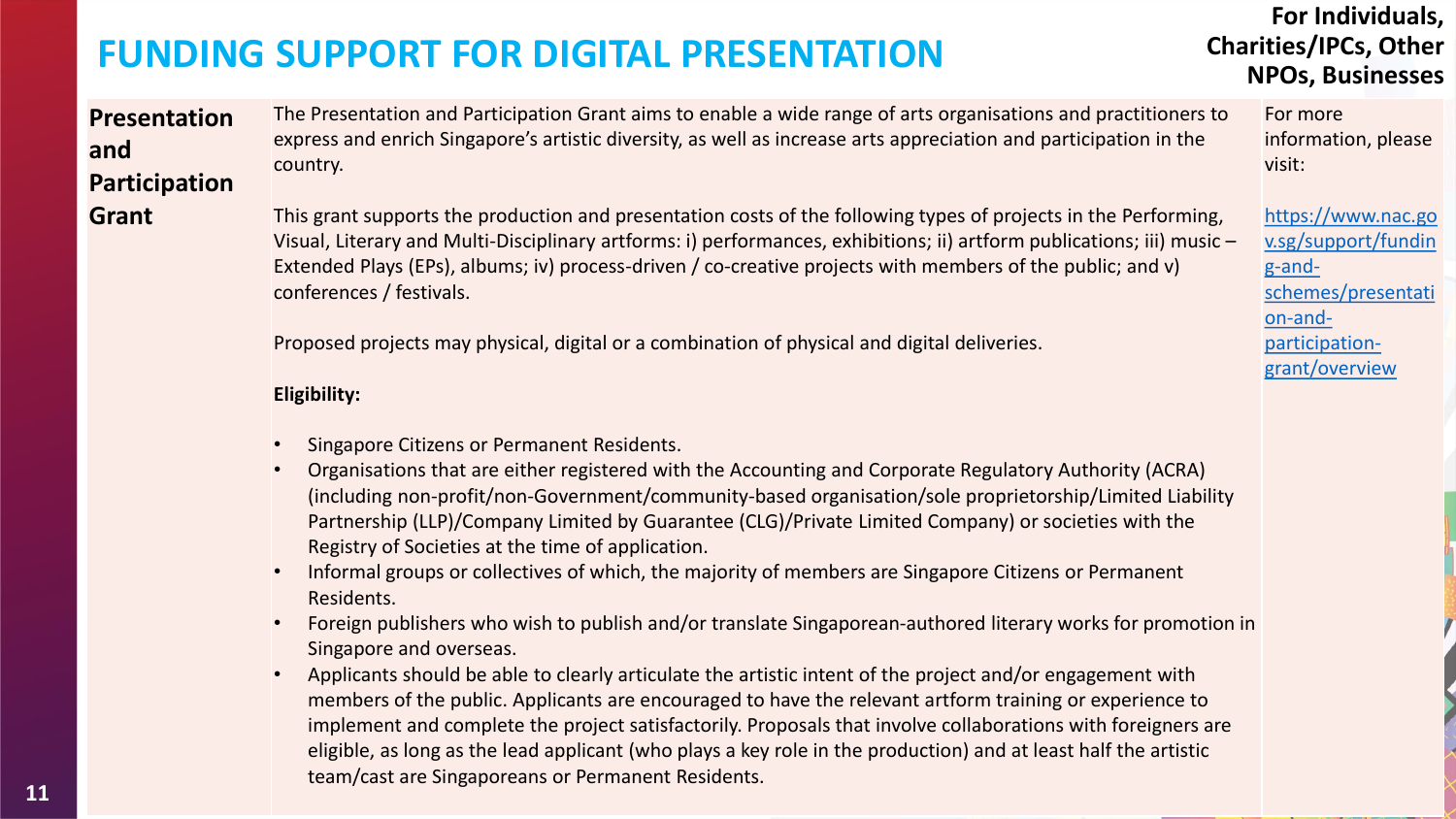### **Presentation and Participation Grant**

| <b>Project Type</b>                    | <b>Applicant Type</b>                                                                   | <b>Funding Caps for All Projects</b>                                                                                                                                                                                                                                  |
|----------------------------------------|-----------------------------------------------------------------------------------------|-----------------------------------------------------------------------------------------------------------------------------------------------------------------------------------------------------------------------------------------------------------------------|
| All except<br>Publishing,<br>(Extended | <b>Individuals and Non-</b><br><b>Profit Organisations</b>                              | Up to 70% of a realistic budget, up to \$50,000 per financial year for each applicant.                                                                                                                                                                                |
| Plays) EPs /<br><b>Albums</b>          | For-Profit Organisations                                                                | Up to 50% of a realistic budget, up to \$50,000 per financial year for each applicant.                                                                                                                                                                                |
| <b>Publishing</b>                      | Individuals, Non-Profit<br><b>Organisations and For-</b><br><b>Profit Organisations</b> | Up to 50% of a realistic budget, up to \$100,000 per financial year for each applicant.                                                                                                                                                                               |
|                                        | Individuals and Non-<br><b>Profit Organisations</b>                                     | Tier 1: For applicants recording their first EP/Album<br>Once-off funding of up to \$10,000 per project.<br>Tier 2: For applicants who have released more than one EP/Album<br>Up to 50% of a realistic budget, up to \$50,000 per financial year for each applicant. |
| EPs / Albums                           | <b>For-Profit Organisations</b>                                                         | Tier 1: For applicants recording their first EP/Album<br>Once-off funding of up to \$10,000 per project.<br>Tier 2: For applicants who have released more than one EP/Album<br>Up to 30% of a realistic budget, up to \$50,000 per financial year for each applicant. |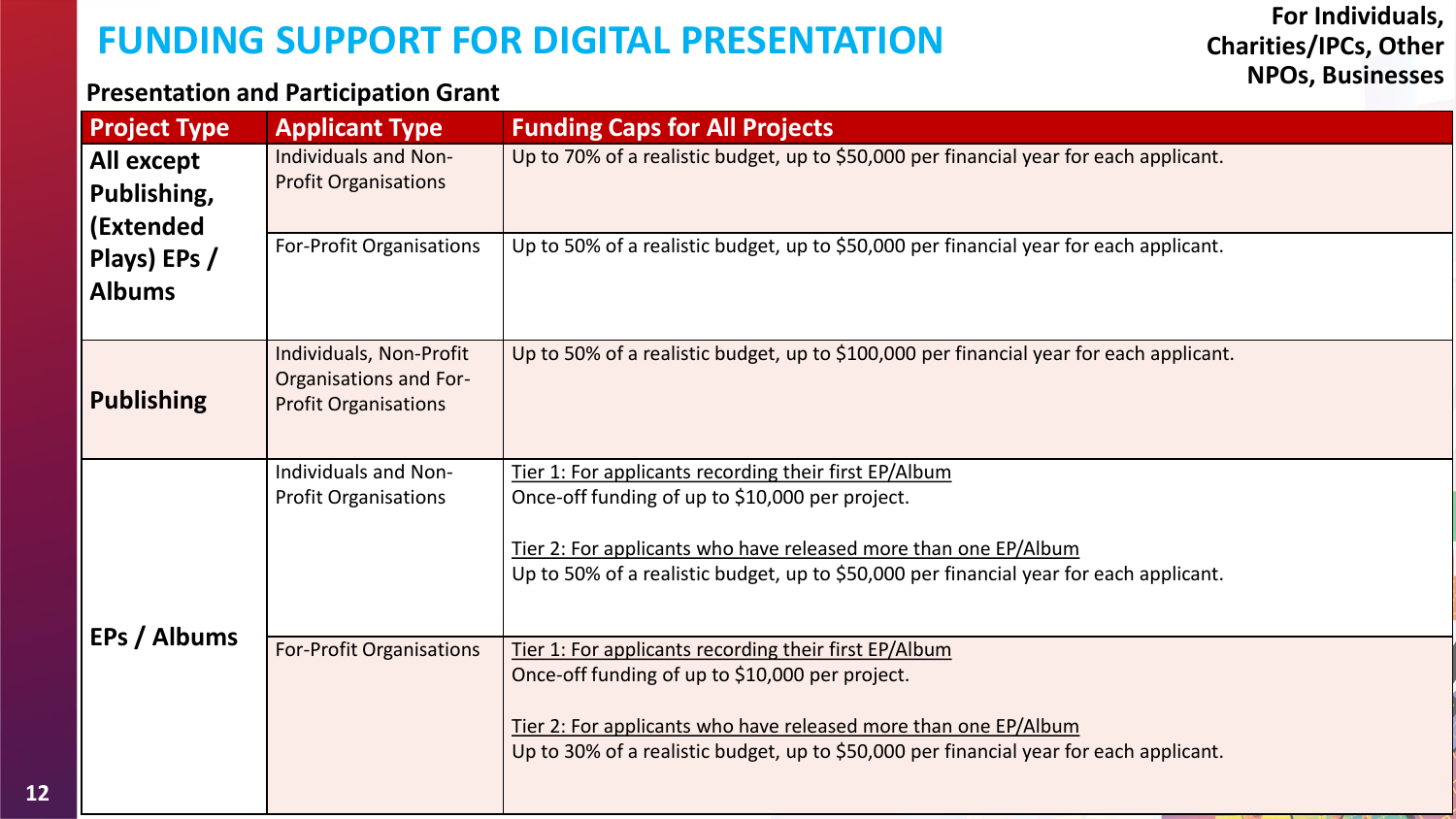### **For Individuals, Charities/IPCs, Other NPOs, Businesses**

#### **Production Grant** The grant supports artists and arts intermediaries in producing and presenting signature artistic works and platforms For more that can have significant impact and legacy for our arts scene in terms of artistic development and achievement, opportunities created for Singapore artists and practitioners, and reach to both local and international markets. information, please visit:

#### **Eligibility:**

- Individuals who are Singapore citizens or Permanent Residents, preferably residing in Singapore and actively contributing to the local arts scene (e.g. artists, collectives, performers, writers, presenters, curators, producers, impresarios, dramaturges and other people working in the arts).
- Organisations whose core business is related to the arts, and which are either registered with the Accounting and Corporate Regulatory Authority (ACRA) (including sole proprietorship/Limited Liability Partnership (LLP)/Company Limited by Guarantee (CLG)/ Private Limited Company) or societies with the Registry of Societies at the time of application.
- Having the intent to produce a work with significant impact on the arts scene and which may be recurring in nature.
- The lead applicant should be the main producer or presenter for the project. Proposals that involve collaborations with foreigners are eligible, as long as the lead applicant (who plays a key role in the production) is Singaporean or Permanent Resident. Priority will be given to applications with at least 50% Singaporeans or Permanent Residents in the artistic team.
- Applicants must have a strong track record of artistic achievement and production, and be able to demonstrate commitment to the long-term development of their art forms in Singapore.



**13**

https://www.nac.go v.sg/support/fundin g-and-

[schemes/production](https://www.nac.gov.sg/support/funding-and-schemes/production-grant/overview) -grant/overview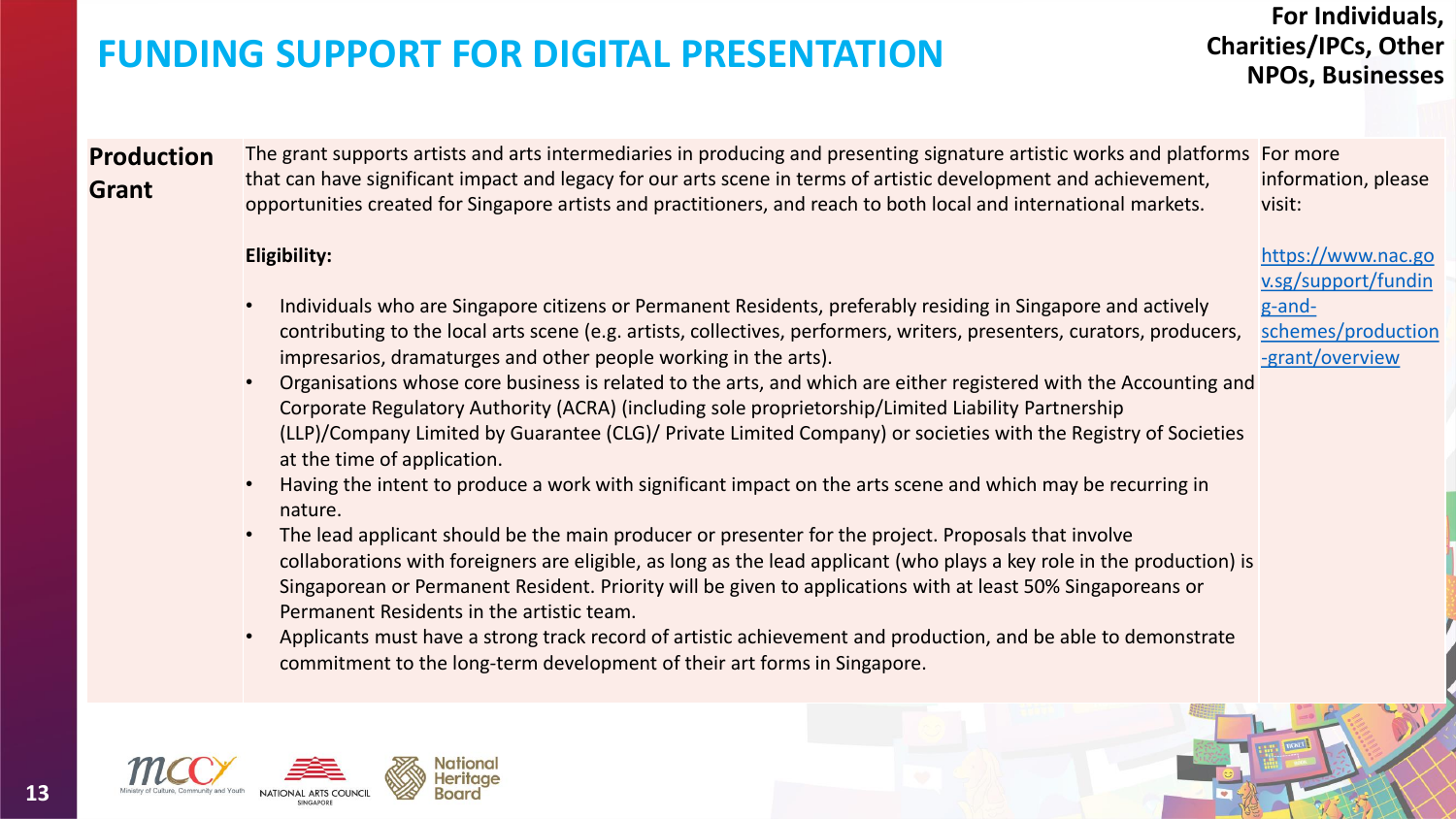### **Production Grant**

Funding varies by applicant and project type, as shown in the table below:

| <b>Applicant type</b>                                                                                                           | <b>Funding caps for all projects</b>            |
|---------------------------------------------------------------------------------------------------------------------------------|-------------------------------------------------|
| <b>Individuals and Non-Profit Organisations</b>                                                                                 | Up to 50% of a realistic budget                 |
| For-Profit Organisations (except literary publishers applying for the<br>publication of a curated series of high-impact titles) | Up to 30% of a realistic budget                 |
| Literary publishers applying for the publication of a curated series of high-<br>impact titles                                  | Up to 70% of a realistic budget                 |
| Capped at:                                                                                                                      | \$150,000 per financial year for each applicant |

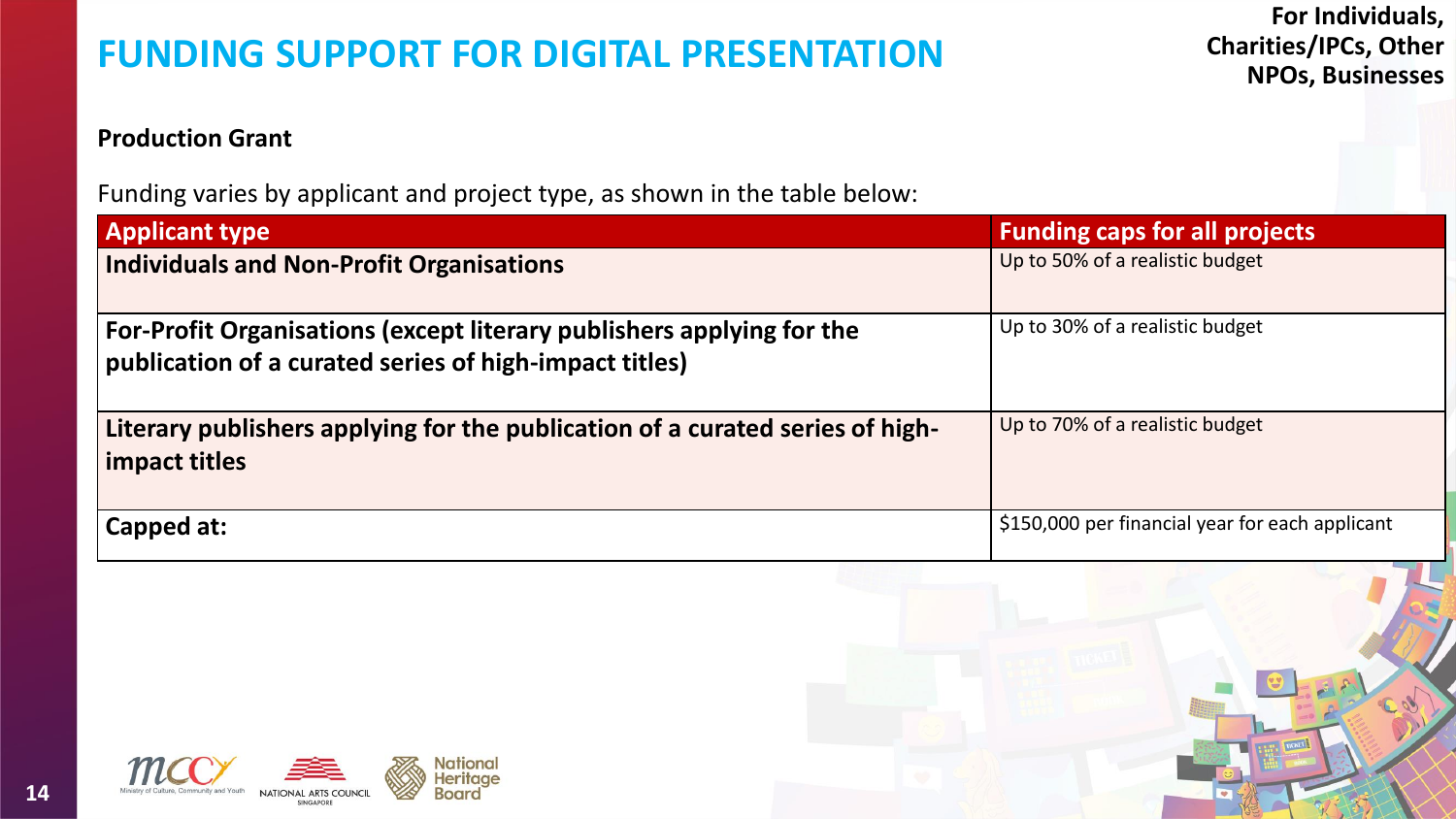## **OTHER RESOURCES (INCLUDING NON-FUNDING RESOURCES)**

### **Our Singapore Fund for Digital Readiness**

Our Singapore Fund for Digital Readiness aims to empower passionate Singaporeans to play a part in spearheading community projects to prepare fellow Singaporeans to seize the benefits of the digital future. It provides funding of up to 80% of supported costs, subject to a maximum of \$20,000 per project. Projects that merit higher funding will be assessed on a case-by-case basis.

### **Eligibility:**

#### Group of individuals

• A group of at least two individuals (Singaporeans/Permanent Residents) who are 18 years old and above, with the main applicant being a Singaporean who resides in Singapore.

### **Organisation**

- A not-for-profit organisation that is a public Company Limited by Guarantee (CLG) with the Accounting and Corporate Regulatory Authority (ACRA), or society registered with Registry of Societies (ROS), or Charitable Trust registered with the Commissioner of Charities (COC), or Co-Operative registered with the Registry of Co-operative Societies, or Trade Union registered with Registry of Trade Unions, or Social Enterprise with raiSE.
- A company that is registered with ACRA.





For more information, please visit:

https://www.imda. [gov.sg/programme](https://www.imda.gov.sg/programme-listing/our-singapore-fund-for-digital-readiness) -listing/oursingapore-fundfor-digitalreadiness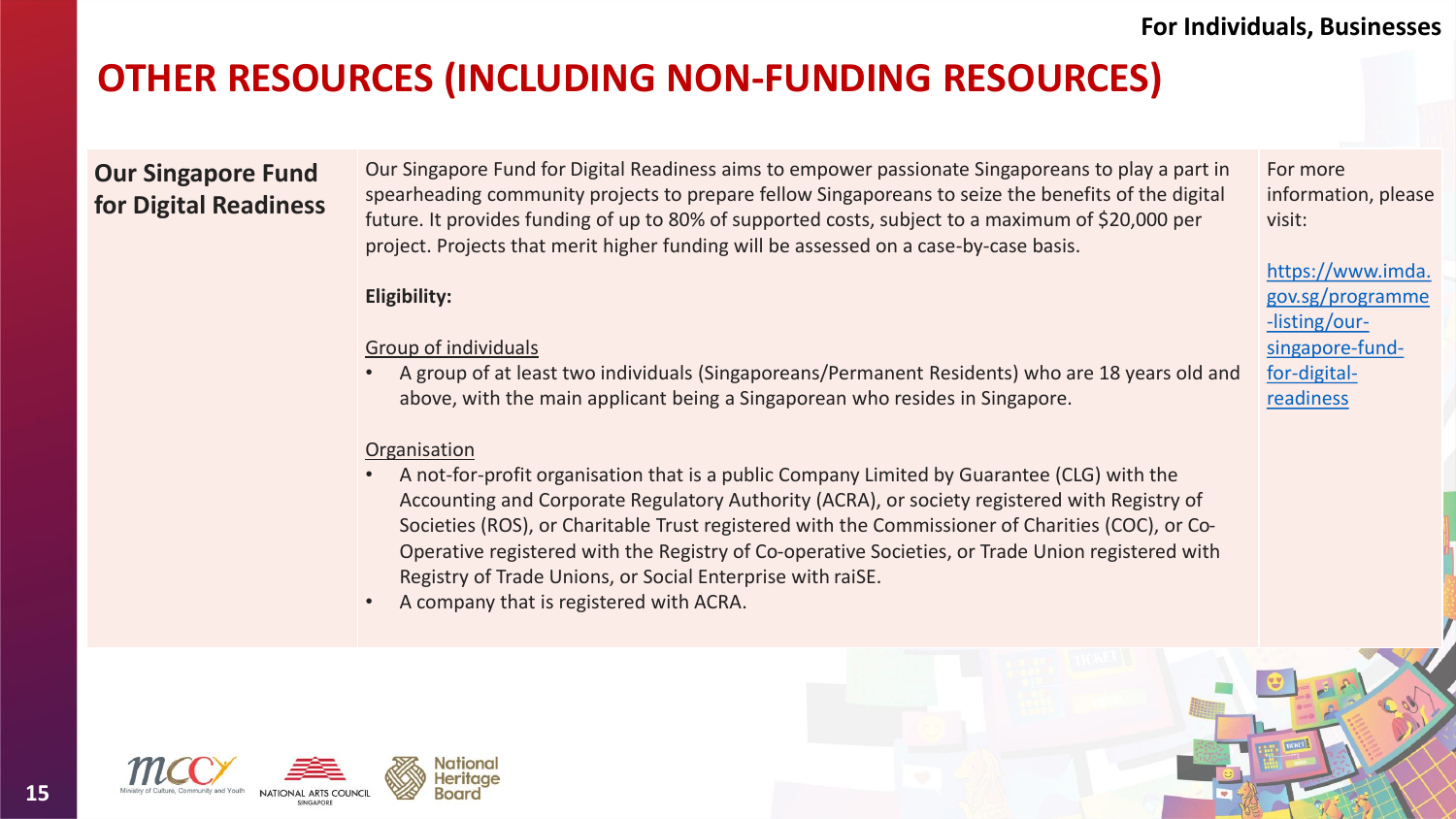# **OTHER RESOURCES (INCLUDING NON-FUNDING RESOURCES)**

### **SMEs Go Digital**

The SMEs Go Digital programme aims to help small and medium-sized enterprises (SMEs) use digital technologies and build stronger digital capabilities to seize growth opportunities in the digital economy.

#### **Start Digital Pack**

If you are an SME that has just started your business or is new to digital solutions, you can now take up a Start Digital Pack under the SMEs Go Digital programme, to give you a head start in going digital.

#### **SME Digital Tech Hub**

The [SME Digital Tech Hub](https://www.imda.gov.sg/programme-listing/smes-go-digital/sme-digital-tech-hub) is a dedicated hub that provides specialist digital technology advisory to SMEs with more advanced digital needs, such as data analytics and cybersecurity. SMEs requiring specialist consultancy on more advanced digital solutions will be referred by the [SME Centre](https://www.enterprisesg.gov.sg/smecentre) business advisors to Principal Consultants at the SME Digital Tech Hub.

#### **Pre-Approved Solutions**

Proven SME-friendly digital solutions have been pre-approved by IMDA to meet your business needs. Government grants, e.g. [Productivity Solutions Grant \(PSG\)](https://www.enterprisesg.gov.sg/financial-assistance/grants/for-local-companies/productivity-solutions-grant), are available for the adoption of these solutions.

#### **Advanced Digital Solutions**

This supports the adoption of advanced technologies (e.g. Artificial Intelligence, Internet of Things) and integrated solutions (e.g. inventory management, e-invoicing) by enterprises. Up to 70% funding support for qualifying costs of digital solutions from 1 April 2022. SISTIC Live, an online streaming platform for performances, is a supported under this.



### **For Businesses**

For more information, please visit:

[https://www.imda.go](https://www.imda.gov.sg/programme-listing/smes-go-digital) v.sg/programmelisting/smes-go-digital